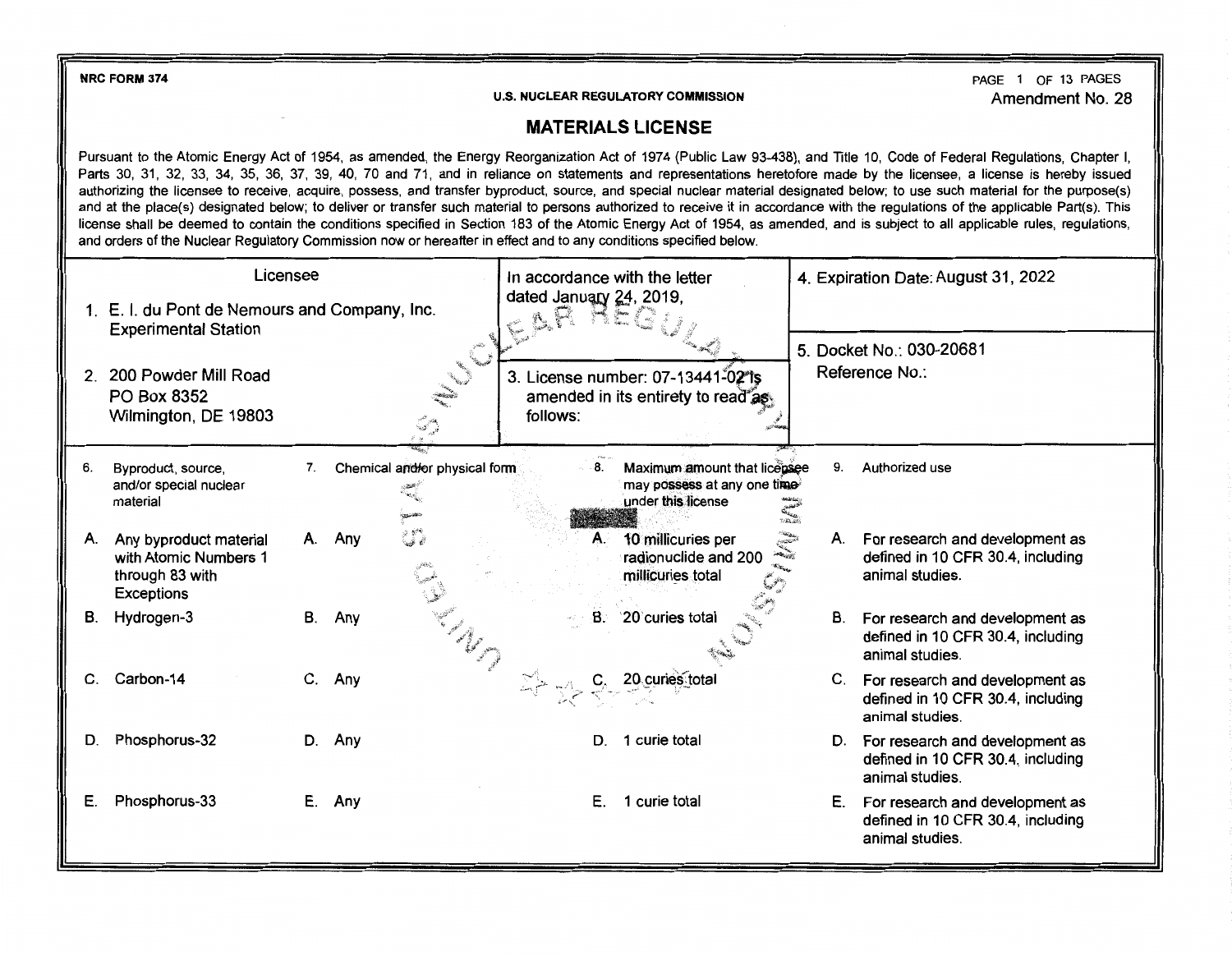|    | <b>NRC FORM 374A</b>                                     |    |                                                                                           |                                                                                                                                                                                                                                                     |              | <b>U.S. NUCLEAR REGULATORY COMMISSION</b>                                                                              |                                                                                          |    | PAGE 2 OF 13 PAGES                                                                                                                                                                                                                                                                                                                                                                                                                                                                                                                                              |
|----|----------------------------------------------------------|----|-------------------------------------------------------------------------------------------|-----------------------------------------------------------------------------------------------------------------------------------------------------------------------------------------------------------------------------------------------------|--------------|------------------------------------------------------------------------------------------------------------------------|------------------------------------------------------------------------------------------|----|-----------------------------------------------------------------------------------------------------------------------------------------------------------------------------------------------------------------------------------------------------------------------------------------------------------------------------------------------------------------------------------------------------------------------------------------------------------------------------------------------------------------------------------------------------------------|
|    | <b>MATERIALS LICENSE</b>                                 |    |                                                                                           | License Number<br>07-13441-02                                                                                                                                                                                                                       |              |                                                                                                                        | Docket or Reference Number<br>030-20681                                                  |    |                                                                                                                                                                                                                                                                                                                                                                                                                                                                                                                                                                 |
|    | <b>SUPPLEMENTARY SHEET</b>                               |    |                                                                                           | Amendment No. 28                                                                                                                                                                                                                                    |              |                                                                                                                        |                                                                                          |    |                                                                                                                                                                                                                                                                                                                                                                                                                                                                                                                                                                 |
| 6. | Byproduct, source,<br>and/or special nuclear<br>material | 7. |                                                                                           | Chemical and/or physical form                                                                                                                                                                                                                       | 8.           | Tinder this license                                                                                                    | Maximum amount that licensee<br>may possess at any one time                              | 9. | Authorized use                                                                                                                                                                                                                                                                                                                                                                                                                                                                                                                                                  |
| F. | Sulfur-35                                                | F. | Any                                                                                       | No Carpenter Road                                                                                                                                                                                                                                   | $\mathbb{R}$ | 5 curiés total                                                                                                         |                                                                                          | F. | For research and development as<br>defined in 10 CFR 30.4, including<br>animal studies.                                                                                                                                                                                                                                                                                                                                                                                                                                                                         |
| G. | Krypton-85                                               |    | G. Any                                                                                    |                                                                                                                                                                                                                                                     | G.           | 50 millicuries tota                                                                                                    |                                                                                          | G. | For research and development as<br>defined in 10 CFR 30.4, including<br>animal studies.                                                                                                                                                                                                                                                                                                                                                                                                                                                                         |
| Н. | lodine-125                                               | Η. | Any                                                                                       |                                                                                                                                                                                                                                                     |              | H. 1 curie total                                                                                                       | L.<br>gali ali<br>Manazi                                                                 |    | H. For research and development as<br>defined in 10 CFR 30.4, including<br>animal studies.                                                                                                                                                                                                                                                                                                                                                                                                                                                                      |
| Ι. | Iodine-131                                               | I. | Any<br>27                                                                                 |                                                                                                                                                                                                                                                     |              | curie total                                                                                                            | ر شاندان<br>الافرنس<br>الافرنسي<br>الافتتان                                              | I. | For research and development as<br>defined in 10 CFR 30.4, including<br>animal studies.                                                                                                                                                                                                                                                                                                                                                                                                                                                                         |
| J. | Iron-55                                                  | J. | <sup>ش</sup> َیْ:Model IEC.A1<br>IEC.D1; DuPont, Model<br>dba Isotope Products<br>696942) | Sealed Sources (QSA Global,<br>Amersham/Seagle, Model<br>696-696782, IEC, IEC, A1, and<br>NER-460A; Eckert and Ziegler<br>Laboratories, Model IEC.Dx<br>series; Isotope Products, Model<br>XFB; Texas Nuclear, Model<br>696-696782, 696-696803, and |              | single source to exceed<br>the maximum activity<br>of registration issued by<br>the U.S. Nuclear<br>an Agreement State | 750 millicuries total and no<br>specified in the certificate<br>Regulatory Commission or | J. | To be used for calibration of and/or<br>sample analysis in x-ray analyzer,<br>x-ray spectrophotometric, or x-ray<br>fluorescence devices that have been<br>registered either with the U.S. Nuclear<br><b>Regulatory Commission under 10 CFR</b><br>32.210 or with an Agreement State and<br>have been distributed in accordance<br>with a Commission or Agreement State<br>specific license authorizing distribution<br>to persons specifically authorized by a<br><b>Commission or Agreement State</b><br>license to receive, possess, and use<br>the devices. |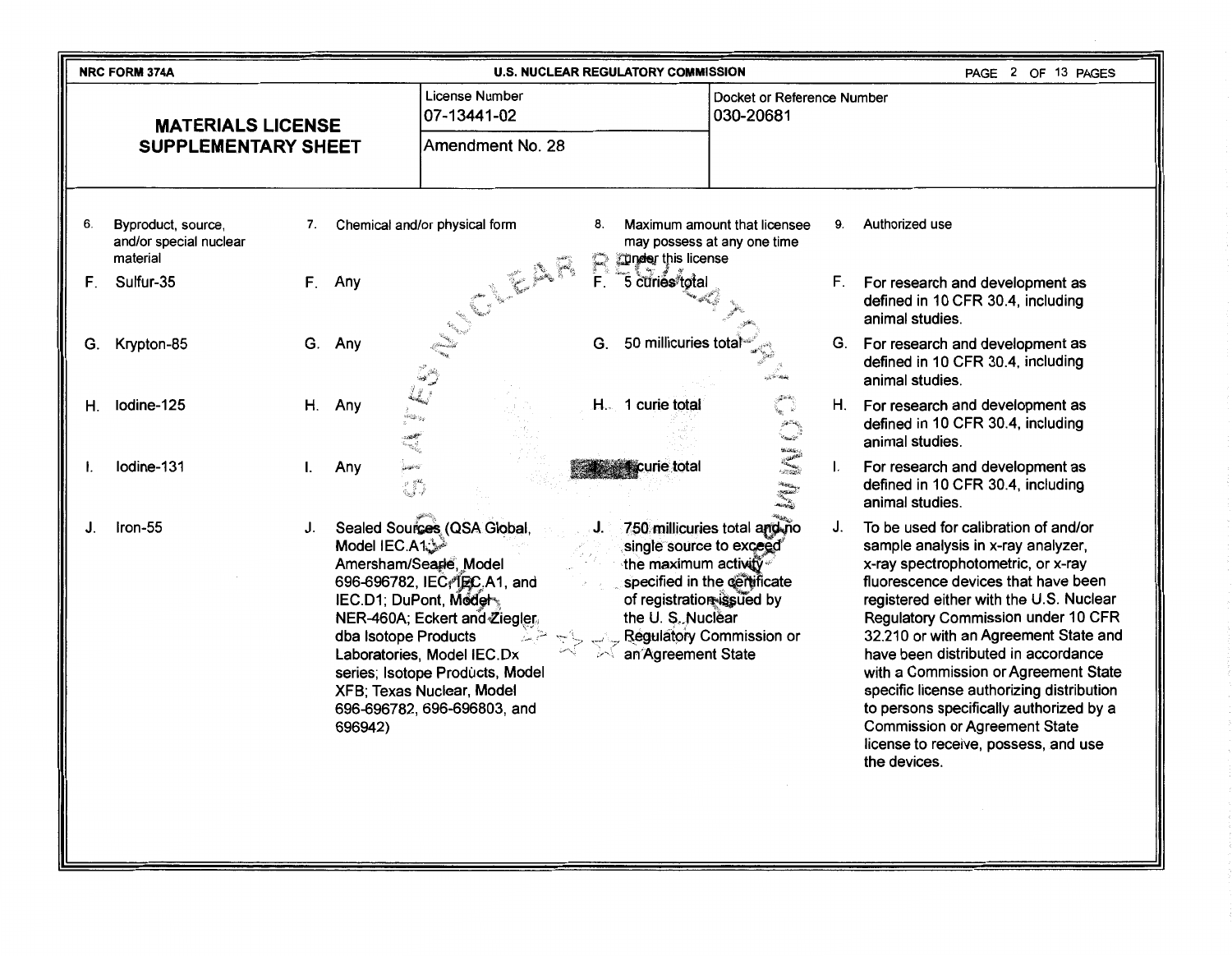| <b>License Number</b><br>Docket or Reference Number<br>07-13441-02<br>030-20681<br><b>MATERIALS LICENSE</b><br>Amendment No. 28<br><b>SUPPLEMENTARY SHEET</b><br>Chemical and/or physical form<br>Maximum amount that licensee<br>9.<br>Authorized use<br>6.<br>Byproduct, source,<br>8.<br>7.<br>and/or special nuclear<br>may possess at any one time<br>inter.<br>Græn<br>material<br><b>under this license</b><br>Nickel-63<br>K.<br>Foils (AEA Technology, Mode<br>1 curie total and no single<br>To be used for sample analysis in gas<br>Κ.<br>Κ.<br>Κ.<br>chromatography devices that have been<br>custom; DuPont Merck, Model<br>source to exceed the<br>registered either with the U.S. Nuclear<br>maximum activity specified<br>custom; Isotope Products<br><b>Regulatory Commission under 10 CFR</b><br>in the certificate of<br>Laboratories, Model custom;<br>32.210 or with an Agreement State and<br>Radiochemical Centre<br>registration issued by the<br>have been distributed in accordance<br>U.S. Nuclear Regulatory.<br>Amersham, Model NBC)<br>with a Commission or Agreement State<br>Commission or an<br>specific license authorizing distribution<br><b>Agreement State</b><br>್ಷ ಘ<br>to persons specifically authorized by a<br><b>Commission or Agreement State</b><br>'z tsinte<br><b>STORES</b><br>license to receive, possess, and use<br><b>Michael</b><br>the devices.<br>200 millicuries and no<br>To be used for static charge elimination<br>Sealed Sources (3M, Model<br>Krypton-85<br>L.<br>in devices that have been registered<br>3B4G; AEA Technology, Model<br>single source to exceed.<br>either with the U.S. Nuclear Regulatory<br>custom; DuPontMerck, Model<br>the maximum activity <sup>®</sup><br>Commission under 10 CFR 32.210 or<br>specified in the certificate<br>custom; Isotope Products<br>with an Agreement State and have been<br>of registration issued by<br>Laboratories, Model NER-8295,<br>distributed in accordance with a<br>the U.S. Nuclear<br>NER-8285, or NER-8275;<br>Regulatory Commission or<br><b>Commission or Agreement State</b><br>Isotope Products, Inc., Model<br>specific license authorizing distribution<br>custom; Radiochemical Centre><br>an Agreement State<br>to persons specifically authorized by a<br>Amersham, Model NBC)<br><b>Commission or Agreement State</b><br>license to receive, possess, and use<br>the devices. | NRC FORM 374A |  |  | <b>U.S. NUCLEAR REGULATORY COMMISSION</b> |  | PAGE 3 OF 13 PAGES |
|------------------------------------------------------------------------------------------------------------------------------------------------------------------------------------------------------------------------------------------------------------------------------------------------------------------------------------------------------------------------------------------------------------------------------------------------------------------------------------------------------------------------------------------------------------------------------------------------------------------------------------------------------------------------------------------------------------------------------------------------------------------------------------------------------------------------------------------------------------------------------------------------------------------------------------------------------------------------------------------------------------------------------------------------------------------------------------------------------------------------------------------------------------------------------------------------------------------------------------------------------------------------------------------------------------------------------------------------------------------------------------------------------------------------------------------------------------------------------------------------------------------------------------------------------------------------------------------------------------------------------------------------------------------------------------------------------------------------------------------------------------------------------------------------------------------------------------------------------------------------------------------------------------------------------------------------------------------------------------------------------------------------------------------------------------------------------------------------------------------------------------------------------------------------------------------------------------------------------------------------------------------------------------------------------------------------------------------------------------------------------------------------------------------------|---------------|--|--|-------------------------------------------|--|--------------------|
|                                                                                                                                                                                                                                                                                                                                                                                                                                                                                                                                                                                                                                                                                                                                                                                                                                                                                                                                                                                                                                                                                                                                                                                                                                                                                                                                                                                                                                                                                                                                                                                                                                                                                                                                                                                                                                                                                                                                                                                                                                                                                                                                                                                                                                                                                                                                                                                                                        |               |  |  |                                           |  |                    |
|                                                                                                                                                                                                                                                                                                                                                                                                                                                                                                                                                                                                                                                                                                                                                                                                                                                                                                                                                                                                                                                                                                                                                                                                                                                                                                                                                                                                                                                                                                                                                                                                                                                                                                                                                                                                                                                                                                                                                                                                                                                                                                                                                                                                                                                                                                                                                                                                                        |               |  |  |                                           |  |                    |
|                                                                                                                                                                                                                                                                                                                                                                                                                                                                                                                                                                                                                                                                                                                                                                                                                                                                                                                                                                                                                                                                                                                                                                                                                                                                                                                                                                                                                                                                                                                                                                                                                                                                                                                                                                                                                                                                                                                                                                                                                                                                                                                                                                                                                                                                                                                                                                                                                        |               |  |  |                                           |  |                    |
|                                                                                                                                                                                                                                                                                                                                                                                                                                                                                                                                                                                                                                                                                                                                                                                                                                                                                                                                                                                                                                                                                                                                                                                                                                                                                                                                                                                                                                                                                                                                                                                                                                                                                                                                                                                                                                                                                                                                                                                                                                                                                                                                                                                                                                                                                                                                                                                                                        |               |  |  |                                           |  |                    |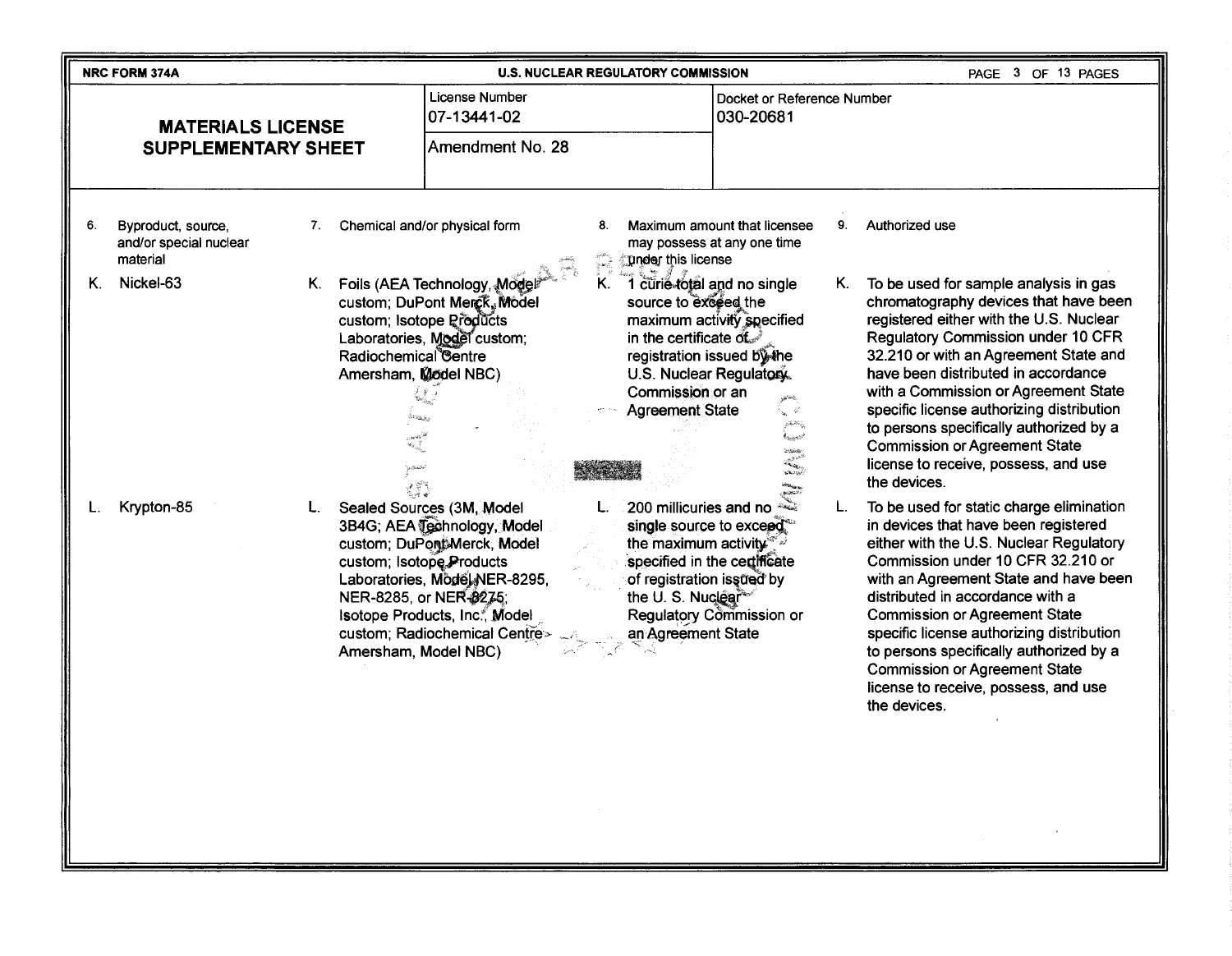|    | <b>NRC FORM 374A</b>                                     |                                                                                             |                                                                                                                                                                                                                                                                   |             | <b>U.S. NUCLEAR REGULATORY COMMISSION</b>                                                                                                                                                                                  |    | PAGE 4 OF 13 PAGES                                                                                                                                                                                                                                                                                                                                                                                                                                                                                                                                       |
|----|----------------------------------------------------------|---------------------------------------------------------------------------------------------|-------------------------------------------------------------------------------------------------------------------------------------------------------------------------------------------------------------------------------------------------------------------|-------------|----------------------------------------------------------------------------------------------------------------------------------------------------------------------------------------------------------------------------|----|----------------------------------------------------------------------------------------------------------------------------------------------------------------------------------------------------------------------------------------------------------------------------------------------------------------------------------------------------------------------------------------------------------------------------------------------------------------------------------------------------------------------------------------------------------|
|    | <b>MATERIALS LICENSE</b>                                 |                                                                                             | <b>License Number</b><br>07-13441-02                                                                                                                                                                                                                              |             | Docket or Reference Number<br>030-20681                                                                                                                                                                                    |    |                                                                                                                                                                                                                                                                                                                                                                                                                                                                                                                                                          |
|    | <b>SUPPLEMENTARY SHEET</b>                               |                                                                                             | Amendment No. 28                                                                                                                                                                                                                                                  |             |                                                                                                                                                                                                                            |    |                                                                                                                                                                                                                                                                                                                                                                                                                                                                                                                                                          |
| 6. | Byproduct, source,<br>and/or special nuclear<br>material | 7.                                                                                          | Chemical and/or physical form                                                                                                                                                                                                                                     | 8.<br>han C | Maximum amount that licensee<br>may possess at any one time<br>Tunder this license                                                                                                                                         | 9. | Authorized use                                                                                                                                                                                                                                                                                                                                                                                                                                                                                                                                           |
| М. | Cadmium-109                                              | М.<br><b>Sealed Sources</b><br>DuPont, Model NER-465;<br>Texas Nuclear Model<br>696-6968031 | (Amersham/Searle, Mödel CUC;<br>Isotope Products Laboratories,<br>Model XFB-3; QSA Global,<br>Model CUC.DA and CUC.P.1;<br>696-696782, 570-057371B,<br>570-57242B, 696-696782, and                                                                                |             | M. 200 millicuries total and no<br>single source to exceed<br>the maximum activity<br>specified in the certificate<br>of registration issued by<br>the U.S. Nuclear<br>Regulatory Commission or<br>an Agreement State<br>E | М. | To be used for calibration of and/or<br>sample analysis in x-ray analyzer,<br>x-ray spectrophotometric, or x-ray<br>fluorescence devices that have been<br>registered either with the U.S. Nuclear<br>Regulatory Commission under 10 CFR<br>32.210 or with an Agreement State and<br>have been distributed in accordance<br>with a Commission or Agreement State<br>specific license authorizing distribution<br>to persons specifically authorized by a<br><b>Commission or Agreement State</b><br>license to receive, possess, and use<br>the devices. |
| N. | Cesium-137                                               | N.<br>CDC.800, CKC.P1, and                                                                  | Sealed Sources (3M, Model<br>4D6P, 4F6S, 4FST, and 4F6P;<br>Amersham, Model CDC.711M,<br>CDC.700, CDC.PE2/CDC.93,<br>CKC.P4; Amersham/Searle,<br>Model CDC.701; Gamma<br>Industries, Model VDHP; Isotope<br>Products Laboratory, Model<br>GFS-3, 225, and A-3402) |             | N. 700 millicuries total and no<br>single source to exceed<br>the maximum activity<br>specified in the certificate<br>of registration issued by<br>the U.S. Nuclear<br>Regulatory Commission or<br>an Agreement State      |    | N. For use in Ronan, Model Nos. CS200<br>and SA1 fixed gauging devices for<br>controlling industrial processes.                                                                                                                                                                                                                                                                                                                                                                                                                                          |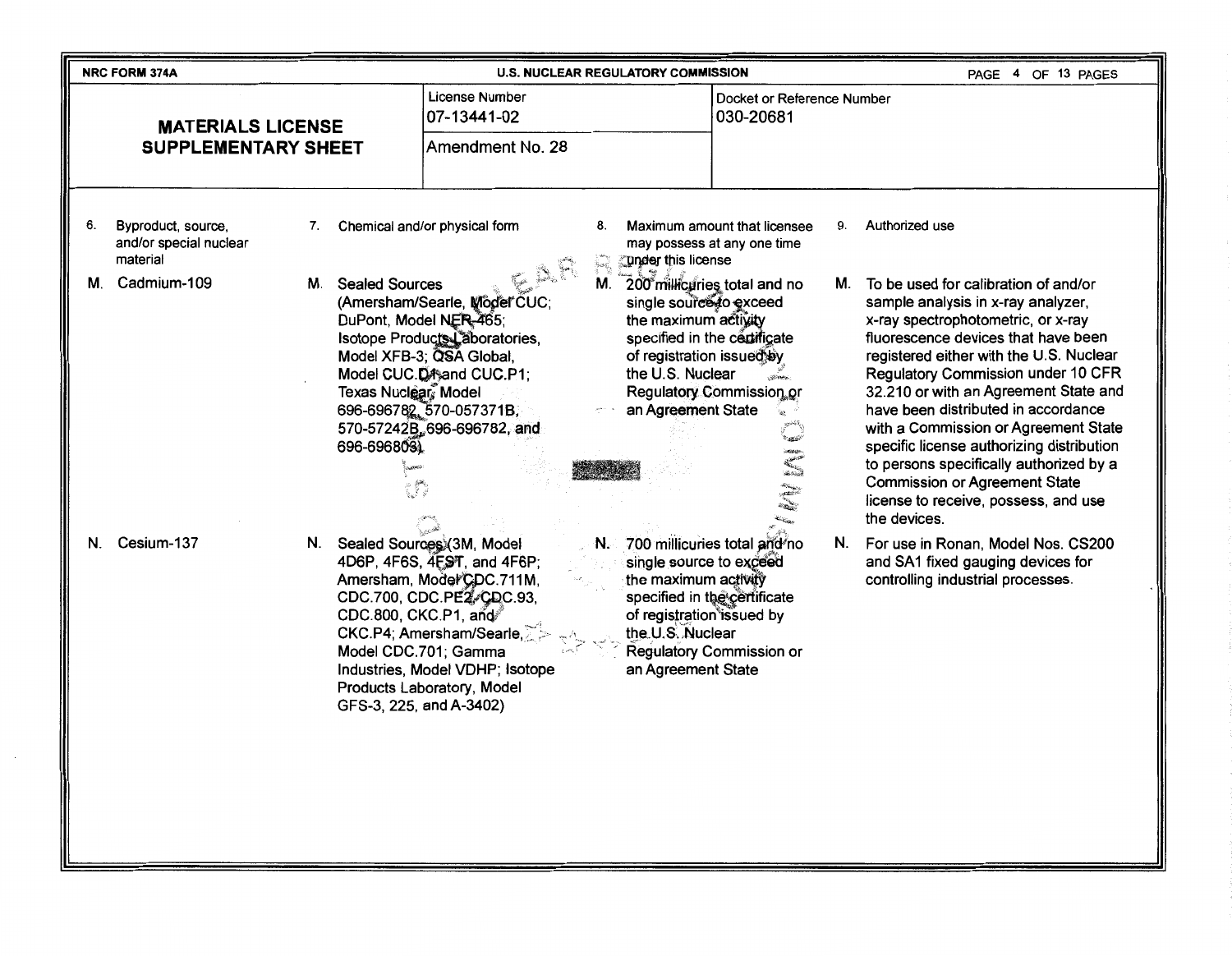|    | <b>NRC FORM 374A</b>                                     |                                                                      |                                                                                                                                                                                                                                                                                | <b>U.S. NUCLEAR REGULATORY COMMISSION</b>                                                                                                                             |                                                                                                                                                   |    | PAGE 5 OF 13 PAGES                                                                                                                                                                                                                                                                                                                                                                                                                                                                                                                                       |
|----|----------------------------------------------------------|----------------------------------------------------------------------|--------------------------------------------------------------------------------------------------------------------------------------------------------------------------------------------------------------------------------------------------------------------------------|-----------------------------------------------------------------------------------------------------------------------------------------------------------------------|---------------------------------------------------------------------------------------------------------------------------------------------------|----|----------------------------------------------------------------------------------------------------------------------------------------------------------------------------------------------------------------------------------------------------------------------------------------------------------------------------------------------------------------------------------------------------------------------------------------------------------------------------------------------------------------------------------------------------------|
|    | <b>MATERIALS LICENSE</b>                                 |                                                                      | <b>License Number</b><br>07-13441-02                                                                                                                                                                                                                                           |                                                                                                                                                                       | Docket or Reference Number<br>030-20681                                                                                                           |    |                                                                                                                                                                                                                                                                                                                                                                                                                                                                                                                                                          |
|    | <b>SUPPLEMENTARY SHEET</b>                               |                                                                      | Amendment No. 28                                                                                                                                                                                                                                                               |                                                                                                                                                                       |                                                                                                                                                   |    |                                                                                                                                                                                                                                                                                                                                                                                                                                                                                                                                                          |
| 6. | Byproduct, source,<br>and/or special nuclear<br>material | 7.                                                                   | Chemical and/or physical form                                                                                                                                                                                                                                                  | 8.<br>this license<br>kana.<br>Kata                                                                                                                                   | Maximum amount that licensee<br>may possess at any one time                                                                                       | 9. | Authorized use                                                                                                                                                                                                                                                                                                                                                                                                                                                                                                                                           |
| О. | Cesium-137                                               | <b>Sealed Sources</b><br>О.                                          | (Amersham/Searle, Mode<br>CDC.701; Isotope Products<br>Laboratory, Model GFS-3)                                                                                                                                                                                                | $O_{\rm c}$<br>single source to exceed<br>the maximum activity<br>specified in the certificate<br>of registration issued by<br>the U.S. Nuclear<br>an Agreement State | 50 millicuries total and no<br>Regulatory Commission or                                                                                           | O. | For use in Ludlum Model No. 299<br>series portable gauging devices for<br>measuring physical properties of<br>materials.                                                                                                                                                                                                                                                                                                                                                                                                                                 |
| Р. | Americium-241                                            | P.<br><b>Sealed Squrees</b><br>Model NER 478; Isotope<br>696-696803) | (Amersham/Searle, Model AMC<br>and AMC.DT; DuPont Merck,<br>Products Laboratory, Model<br>XFB-4, GFS, and XFB; Nuclear<br>Radiation Developments (NRD),<br>Model A-001; QSA Global,<br>Model AMCL, AMM1001, and<br>AMC.P4; Texas Nuglear, Model<br>696-696782, 696-696280, and | Έ.<br>the maximum activity<br>the U.S. Nuclear<br>an Agreement State <sup>s</sup>                                                                                     | 500 millicuries total and go<br>single source to exceed<br>specified in the certificater<br>of registration issued by<br>Regulatory Commission or | P. | To be used for calibration of and/or<br>sample analysis in x-ray analyzer,<br>x-ray spectrophotometric, or x-ray<br>fluorescence devices that have been<br>registered either with the U.S. Nuclear<br>Regulatory Commission under 10 CFR<br>32.210 or with an Agreement State and<br>have been distributed in accordance<br>with a Commission or Agreement State<br>specific license authorizing distribution<br>to persons specifically authorized by a<br><b>Commission or Agreement State</b><br>license to receive, possess, and use<br>the devices. |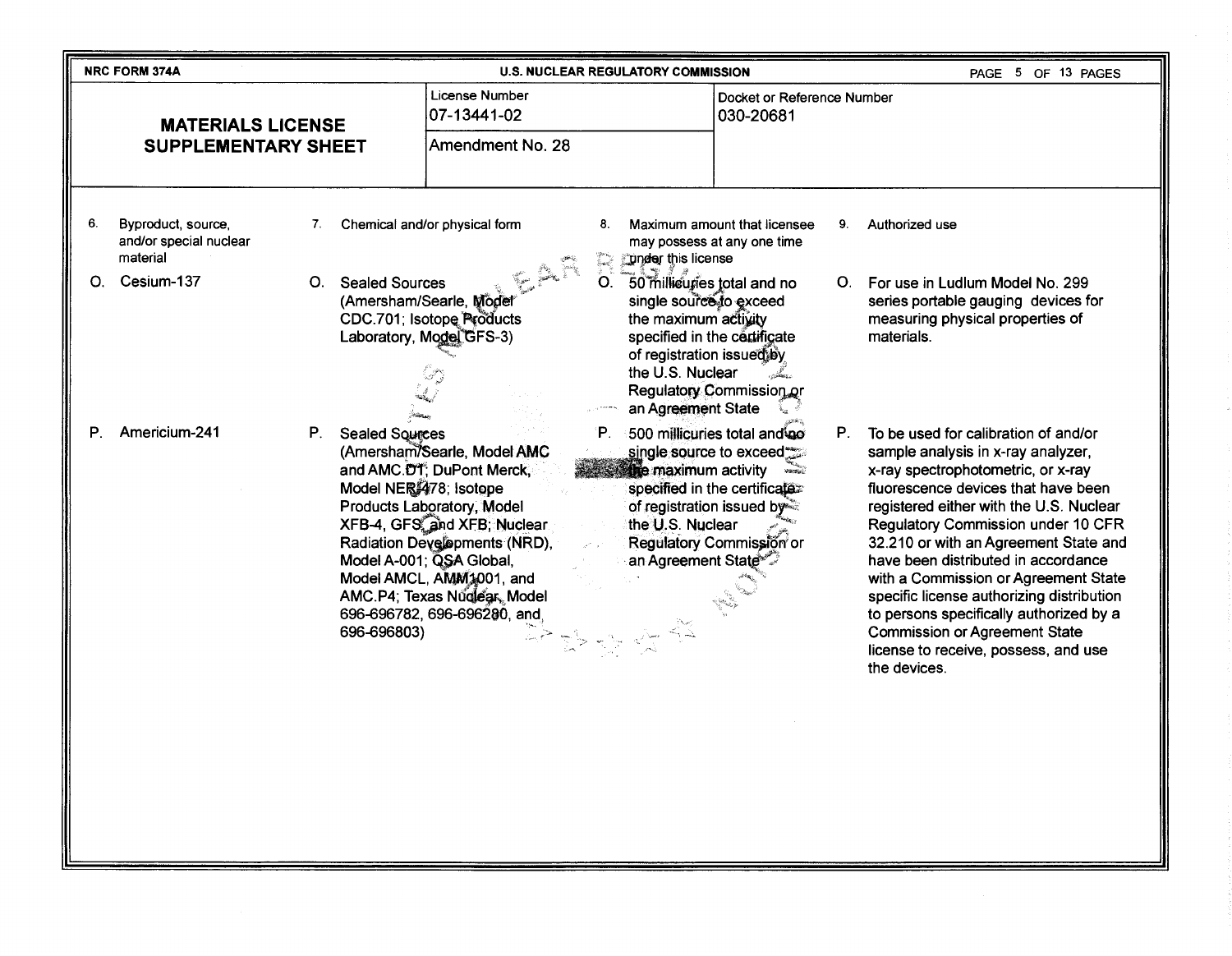|    | <b>NRC FORM 374A</b>                                                                                                                  | <b>U.S. NUCLEAR REGULATORY COMMISSION</b>                                                                                                                                                                                                                                                                                                                                                                                                                                                                                                                                                                                                                            |                                                                                                        | PAGE 6 OF 13 PAGES                                                                                                                                                                                                                                                                                                                                                                                                                                                                                                                                       |
|----|---------------------------------------------------------------------------------------------------------------------------------------|----------------------------------------------------------------------------------------------------------------------------------------------------------------------------------------------------------------------------------------------------------------------------------------------------------------------------------------------------------------------------------------------------------------------------------------------------------------------------------------------------------------------------------------------------------------------------------------------------------------------------------------------------------------------|--------------------------------------------------------------------------------------------------------|----------------------------------------------------------------------------------------------------------------------------------------------------------------------------------------------------------------------------------------------------------------------------------------------------------------------------------------------------------------------------------------------------------------------------------------------------------------------------------------------------------------------------------------------------------|
|    | <b>MATERIALS LICENSE</b>                                                                                                              | License Number<br>07-13441-02                                                                                                                                                                                                                                                                                                                                                                                                                                                                                                                                                                                                                                        | Docket or Reference Number<br>030-20681                                                                |                                                                                                                                                                                                                                                                                                                                                                                                                                                                                                                                                          |
|    | <b>SUPPLEMENTARY SHEET</b>                                                                                                            | Amendment No. 28                                                                                                                                                                                                                                                                                                                                                                                                                                                                                                                                                                                                                                                     |                                                                                                        |                                                                                                                                                                                                                                                                                                                                                                                                                                                                                                                                                          |
|    |                                                                                                                                       |                                                                                                                                                                                                                                                                                                                                                                                                                                                                                                                                                                                                                                                                      |                                                                                                        |                                                                                                                                                                                                                                                                                                                                                                                                                                                                                                                                                          |
| 6. | Byproduct, source,<br>7.<br>and/or special nuclear<br>material                                                                        | Chemical and/or physical form<br>8.<br>Tinder this license<br>R                                                                                                                                                                                                                                                                                                                                                                                                                                                                                                                                                                                                      | Maximum amount that licensee<br>9.<br>may possess at any one time                                      | Authorized use                                                                                                                                                                                                                                                                                                                                                                                                                                                                                                                                           |
| Q. | Curium-244<br>Q.<br>Laboratory, Model XFB)<br>en                                                                                      | Sealed Sources (Amersham<br>Q.<br>Model CLCL; Isotope Products<br>single source to exceed<br>the maximum activity<br>of registration issued by<br>the U.S. Nuclear<br>an Agreement State                                                                                                                                                                                                                                                                                                                                                                                                                                                                             | 200 millicuries total and no<br>Q.<br>specified in the contificate<br>Regulatory Commission or<br>Hill | To be used for calibration of and/or<br>sample analysis in x-ray analyzer,<br>x-ray spectrophotometric, or x-ray<br>fluorescence devices that have been<br>registered either with the U.S. Nuclear<br>Regulatory Commission under 10 CFR<br>32.210 or with an Agreement State and<br>have been distributed in accordance<br>with a Commission or Agreement State<br>specific license authorizing distribution<br>to persons specifically authorized by a<br><b>Commission or Agreement State</b><br>license to receive, possess, and use<br>the devices. |
|    |                                                                                                                                       | <b>CONDITIONS</b>                                                                                                                                                                                                                                                                                                                                                                                                                                                                                                                                                                                                                                                    |                                                                                                        |                                                                                                                                                                                                                                                                                                                                                                                                                                                                                                                                                          |
|    | 10. A. Licensed material may be used or stored at the licensee's facilities located at                                                |                                                                                                                                                                                                                                                                                                                                                                                                                                                                                                                                                                                                                                                                      |                                                                                                        |                                                                                                                                                                                                                                                                                                                                                                                                                                                                                                                                                          |
|    |                                                                                                                                       | A. Experimental Station, 200 Powder Mill Road, Wilmington, Delaware, 19803                                                                                                                                                                                                                                                                                                                                                                                                                                                                                                                                                                                           |                                                                                                        |                                                                                                                                                                                                                                                                                                                                                                                                                                                                                                                                                          |
|    |                                                                                                                                       | B. Chestnut Run Plaza, 4417 Lancaster Pike, Wilmington, Delaware, 19805                                                                                                                                                                                                                                                                                                                                                                                                                                                                                                                                                                                              |                                                                                                        |                                                                                                                                                                                                                                                                                                                                                                                                                                                                                                                                                          |
|    | B. Licensed material in Items 6.J, 6.M, 6.P, and 6.Q may be used at temporary job sites of the licensee anywhere in the United States | where the U.S. Nuclear Regulatory Commission maintains jurisdiction for regulating the use of licensed material, including areas of<br>exclusive Federal jurisdiction within Agreement States. If the jurisdiction status of a Federal facility within an Agreement State is<br>unknown, the licensee should contact the Federal agency controlling the job site in question to determine whether the proposed job site<br>is an area of exclusive Federal jurisdiction. Authorization for use of radioactive materials at job sites in Agreement States not under<br>exclusive Federal jurisdiction shall be obtained from the appropriate state regulatory agency. |                                                                                                        |                                                                                                                                                                                                                                                                                                                                                                                                                                                                                                                                                          |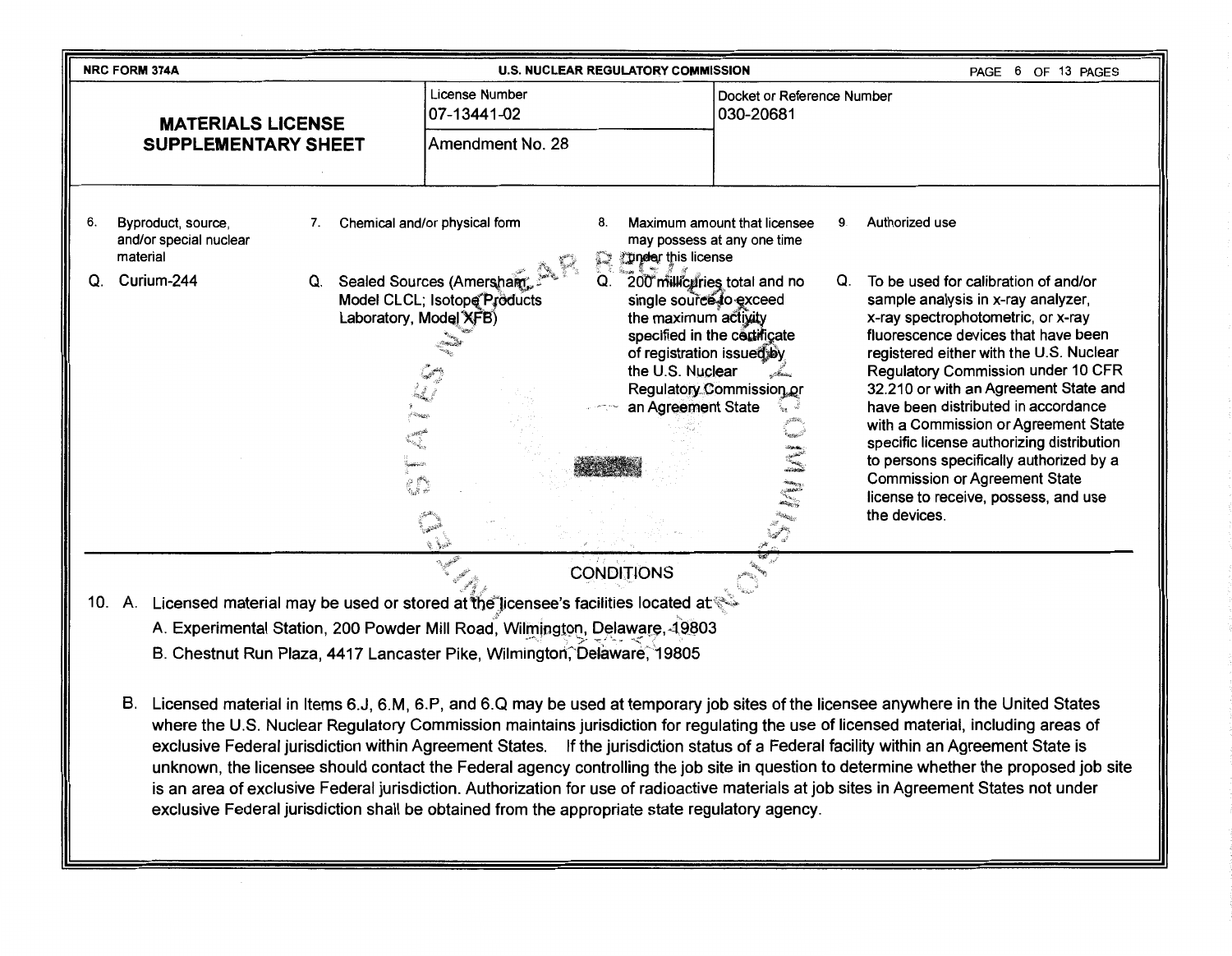|     | <b>NRC FORM 374A</b>                                                        | <b>U.S. NUCLEAR REGULATORY COMMISSION</b> | PAGE 7 OF 13 PAGES                                                                                                                                                                                                                                                                                                                                                                                                                                                                                                                                                                                                                                                                                                                     |
|-----|-----------------------------------------------------------------------------|-------------------------------------------|----------------------------------------------------------------------------------------------------------------------------------------------------------------------------------------------------------------------------------------------------------------------------------------------------------------------------------------------------------------------------------------------------------------------------------------------------------------------------------------------------------------------------------------------------------------------------------------------------------------------------------------------------------------------------------------------------------------------------------------|
|     | <b>MATERIALS LICENSE</b>                                                    | <b>License Number</b><br>07-13441-02      | Docket or Reference Number<br>030-20681                                                                                                                                                                                                                                                                                                                                                                                                                                                                                                                                                                                                                                                                                                |
|     | <b>SUPPLEMENTARY SHEET</b>                                                  | Amendment No. 28                          |                                                                                                                                                                                                                                                                                                                                                                                                                                                                                                                                                                                                                                                                                                                                        |
|     | material.<br>licensed material by the individual.                           | CAR REG                                   | 11. A. Licensed material shall only be used by, or under the supervision of, individuals designated, in writing, by the Radiation Safety<br>Committee. The licensee shall maintain records of individuals designated as users for 3 years after the individual's last use of licensed<br>B. Licensed material listed in Items.6.J, 6.K, 6. S., 6.M, 6.P, and 6.Q shall only be used by, or under the supervision of, individuals who have<br>received the training described in the application dated April 21, 2012, Revision 2 (July 26, 2012), and have been designated in writing by<br>the Radiation Safety Officer. The licensee shall maintain records of individuals designated as users for 3 years following the last use of |
|     | 12. The Radiation Safety Officer (RSO) for this license is John M. Brisbin. |                                           |                                                                                                                                                                                                                                                                                                                                                                                                                                                                                                                                                                                                                                                                                                                                        |
|     | 13. The licensee shall not use the licensed material in or on humans        |                                           | $\begin{array}{l} \mathcal{R} = \mathop{\mathsf{dist}}\nolimits_{\mathcal{A}} \times \mathop{\mathsf{dist}}\nolimits_{\mathcal{A}} \times \mathop{\mathsf{dist}}\nolimits_{\mathcal{A}} \times \mathop{\mathsf{dist}}\nolimits_{\mathcal{A}} \times \mathop{\mathsf{dist}}\nolimits_{\mathcal{A}} \times \mathop{\mathsf{dist}}\nolimits_{\mathcal{A}} \times \mathop{\mathsf{dist}}\nolimits_{\mathcal{A}} \times \mathop{\mathsf{dist}}\nolimits_{\mathcal{A}} \times \mathop{\mathsf{dist}}\nolimits_{\mathcal{A}} \times \mathop{\mathsf{dist$                                                                                                                                                                                     |
|     | of this license.                                                            |                                           | 14. The licensee shall not use licensed material in field applications where activity is released gxcept as provided otherwise by specific condition                                                                                                                                                                                                                                                                                                                                                                                                                                                                                                                                                                                   |
|     | 27, 2012, Revision 2 (July 26, 2012).                                       | 学生的世界                                     | 15. The licensee may use carbon-14 in outdoor field applications as described in the letter dated March 15, 2002, and the application dated April                                                                                                                                                                                                                                                                                                                                                                                                                                                                                                                                                                                      |
| 16. | human consumption.                                                          |                                           | Experimental animals, or the products from experimental animals, that have been administered licensed material shall not be used for                                                                                                                                                                                                                                                                                                                                                                                                                                                                                                                                                                                                   |
|     | months, or at such other intervals as specified.                            |                                           | 17. A. Sealed sources and detector cells shall be tested for leakage and/or contamination at intervals not to exceed the intervals specified in<br>the certificate of registration issued by the U.S. Nuclear Regulatory Commission under 10 CFR 32.210 or by an Agreement State. In the<br>absence of a registration certificate, sealed sources shall be tested for leakage and/or contamination at intervals not to exceed 6                                                                                                                                                                                                                                                                                                        |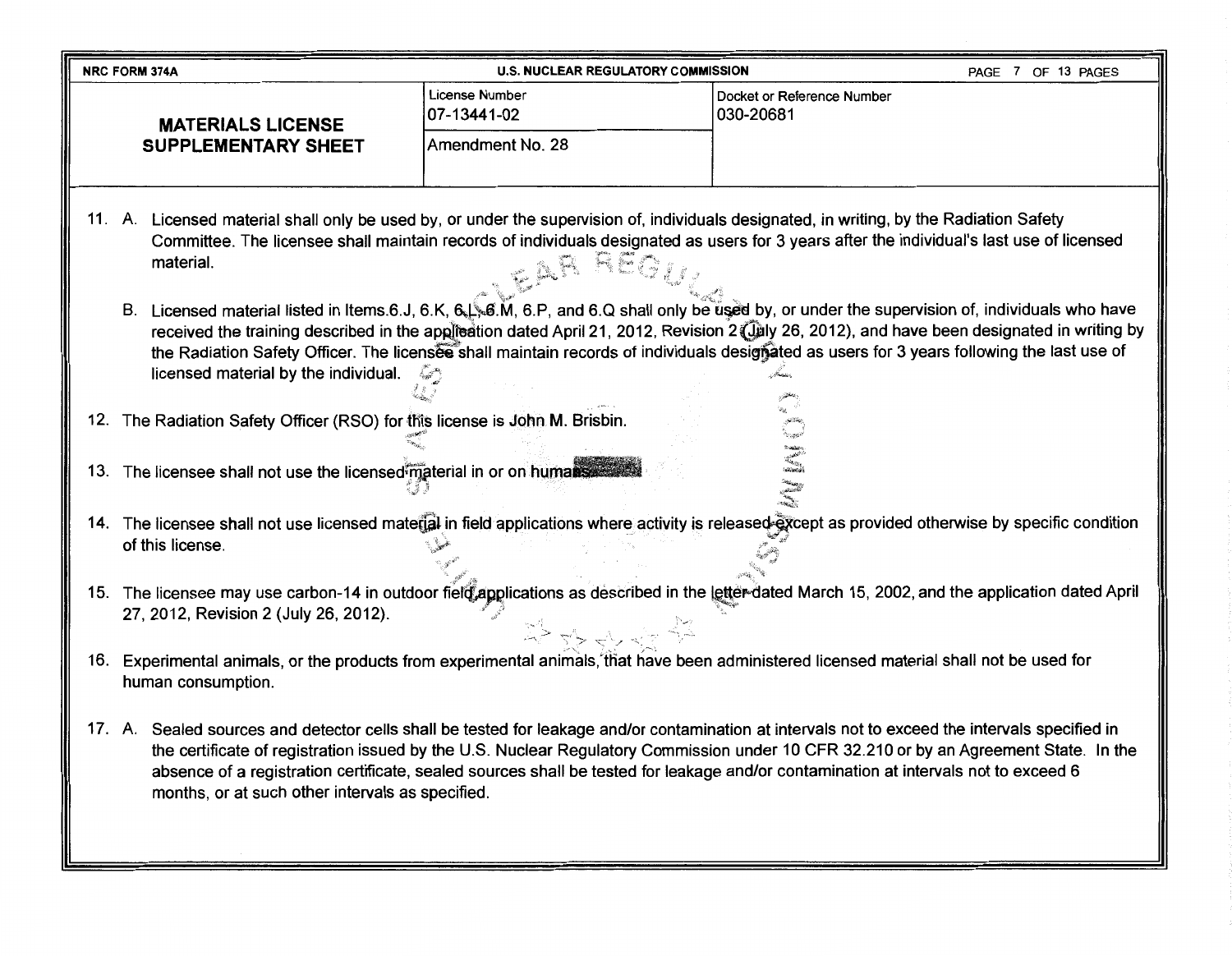| <b>NRC FORM 374A</b> |                                                           | <b>U.S. NUCLEAR REGULATORY COMMISSION</b> |                                                                                                                                                                                                                                                                                                                                                                                                                                                                                                                               | PAGE 8 OF 13 PAGES |
|----------------------|-----------------------------------------------------------|-------------------------------------------|-------------------------------------------------------------------------------------------------------------------------------------------------------------------------------------------------------------------------------------------------------------------------------------------------------------------------------------------------------------------------------------------------------------------------------------------------------------------------------------------------------------------------------|--------------------|
|                      | <b>MATERIALS LICENSE</b>                                  | <b>License Number</b><br>07-13441-02      | Docket or Reference Number<br>030-20681                                                                                                                                                                                                                                                                                                                                                                                                                                                                                       |                    |
|                      | <b>SUPPLEMENTARY SHEET</b>                                | Amendment No. 28                          |                                                                                                                                                                                                                                                                                                                                                                                                                                                                                                                               |                    |
|                      | and/or contamination at intervals not to exceed 3 months. | N REGIL                                   | B. Not withstanding Paragraph A of this Condition, sealed sources designed to primarily emit alpha particles shall be tested for leakage                                                                                                                                                                                                                                                                                                                                                                                      |                    |
|                      | to any use or transfer as a sealed source.                |                                           | C. Each sealed source fabricated by the licensee shall-be inspected and tested for construction defects, leakage, and contamination prior                                                                                                                                                                                                                                                                                                                                                                                     |                    |
|                      |                                                           |                                           | D. In the absence of a certificate from a transferor indicating that a leak test has been made within the intervals specified in the certificate of<br>registration issued by the U.S. Nuclear Regulatory Commission under 10 CER 32.210 or by an Agreement State, prior to the transfer, a<br>sealed source received from another person shall not be put into use until tested and the test results received.                                                                                                               |                    |
|                      | microcuries of alpha-emitting material                    |                                           | E. Sealed sources need not be tested if they contain only hydrogen 3; or they contain only a gadioactive gas; or the half-life of the isotope is<br>30 days or less; or they contain not more than 100 microcures as each and/or gamma-emitting material or not more than 10                                                                                                                                                                                                                                                  |                    |
|                      |                                                           |                                           | F. Sealed sources need not be tested if they are in storage and are not being used. However, when they are removed from storage for use<br>or transferred to another person, and have not been tested within the required leak test interval, they shall be tested before use or<br>transfer. No sealed source shall be stored for a period of more than 10 years without being tested for leakage and/or contamination.                                                                                                      |                    |
|                      |                                                           |                                           | G. The leak test shall be capable of detecting the presence of 185 becquerels (0.005 microcuries) of radioactive material on the test<br>sample. If the test reveals the presence of 185 becquerels (0.005 microcuries) or more of removable contamination, a report shall be<br>filed with the U.S. Nuclear Regulatory Commission in accordance with 10 CFR 30.50(c)(2), and the source shall be removed<br>immediately from service and decontaminated, repaired, or disposed of in accordance with Commission regulations. |                    |

- H. Tests for leakage and/or contamination, including leak test sample collection and analysis, shall be performed by the licensee or other persons specifically licensed by the U.S. Nuclear Regulatory Commission or an Agreement State to perform such services.
- I. Records of leak test results shall be kept in units of becquerels (microcuries) and shall be maintained for 3 years.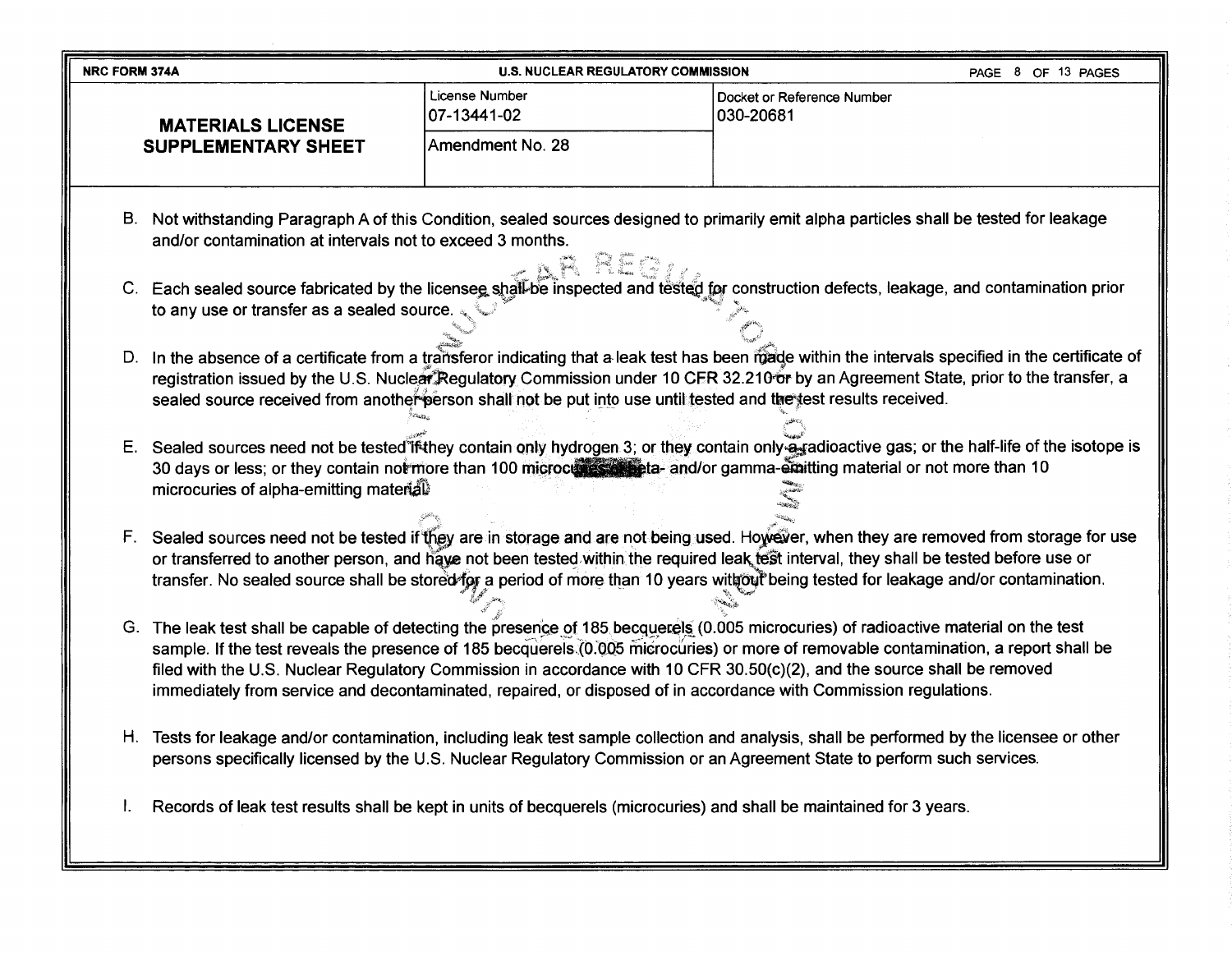| <b>NRC FORM 374A</b>                                                                                                       | <b>U.S. NUCLEAR REGULATORY COMMISSION</b>                                                       | PAGE 9 OF 13 PAGES                                                                                                                                                                                                                                                                                                                                                                                                                     |
|----------------------------------------------------------------------------------------------------------------------------|-------------------------------------------------------------------------------------------------|----------------------------------------------------------------------------------------------------------------------------------------------------------------------------------------------------------------------------------------------------------------------------------------------------------------------------------------------------------------------------------------------------------------------------------------|
| <b>MATERIALS LICENSE</b>                                                                                                   | License Number<br>07-13441-02                                                                   | Docket or Reference Number<br>030-20681                                                                                                                                                                                                                                                                                                                                                                                                |
| <b>SUPPLEMENTARY SHEET</b>                                                                                                 | Amendment No. 28                                                                                |                                                                                                                                                                                                                                                                                                                                                                                                                                        |
|                                                                                                                            | REG                                                                                             | 18. Sealed sources, source rods, foil sources, or detector cells containing licensed material shall not be opened or sources removed from<br>source holders or detached from source rods, or foil sources removed from detector cells by the licensee, except as specifically authorized.                                                                                                                                              |
| date of the inventory.                                                                                                     |                                                                                                 | 19. The licensee shall conduct a physical inventory every 6-months, or at other intervals approved by the U.S. Nuclear Regulatory Commission,<br>to account for all sealed sources and/or devices received and possessed under the license. Records of inventories shall be maintained for 3<br>years from the date of each inventory, and shall include the radionuclides, quantities, manufacturer's name and model numbers, and the |
| services.                                                                                                                  |                                                                                                 | 20. Maintenance, repair, cleaning, replacement, and disposal of foils contained in detector cells shall be performed only by the device<br>manufacturer or other persons specifically authorized by the U.S. Nuclear Regulatory Commission or an Agreement State to perform such                                                                                                                                                       |
|                                                                                                                            |                                                                                                 | 21. A. Detector cells containing a titanium tritide foil or scandium tritide foil shall only be used preonjunction with a properly operating<br>temperature control mechanism which prevents the foil temperature from exceeding that specified in the certificate of registration issued<br>by the U.S. Nuclear Regulatory Commission pursuant to 10 CFR 32.210 or equivalent regulations from an Agreement State.                    |
| B. When in use, detector cells containing a titagium tritide foil or scandium tritide foil shall be vented to the outside. |                                                                                                 |                                                                                                                                                                                                                                                                                                                                                                                                                                        |
|                                                                                                                            | pursuant to 10 CFR 32.210 or the equivalent regulations of an Agreement State.                  | 22. A. Each gauge shall be tested for the proper operation of the on-off mechanism (shutter) and indicator, if any, at intervals not to exceed 6<br>months or at such longer intervals as specified in the certificate of registration issued by the U.S. Nuclear Regulatory Commission                                                                                                                                                |
| В.                                                                                                                         | before use. Records of test results shall be maintained for 3 years from the date of each test. | Notwithstanding the periodic on-off mechanism (shutter) and indicator test, the requirement does not apply to gauges that are stored,<br>not being used, and have the shutter lock mechanism in a locked position. The gauges exempted from this periodic test shall be tested                                                                                                                                                         |
|                                                                                                                            |                                                                                                 |                                                                                                                                                                                                                                                                                                                                                                                                                                        |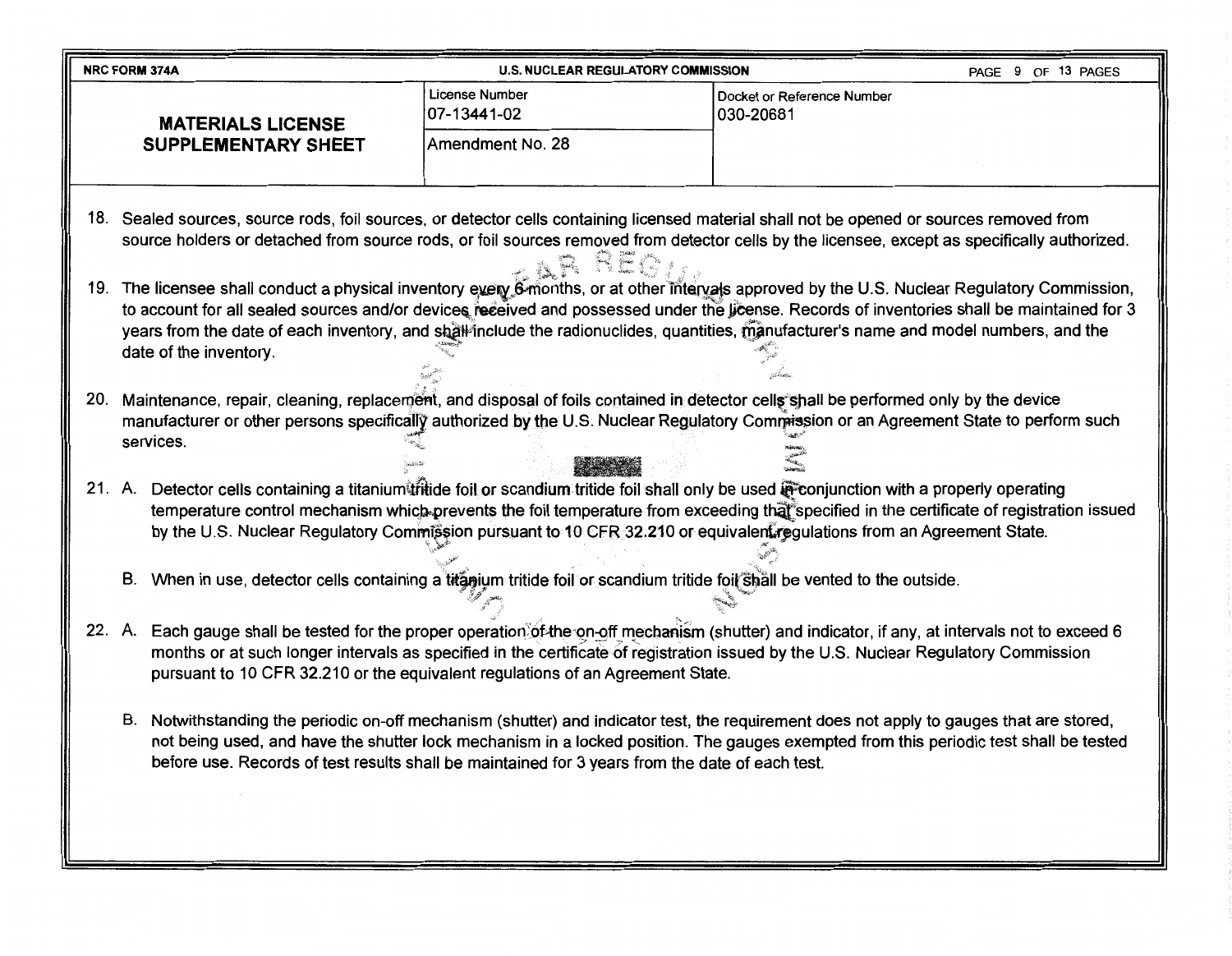| <b>NRC FORM 374A</b>                                                                                                                                                                                         | <b>U.S. NUCLEAR REGULATORY COMMISSION</b>                                                                                                                                                                                                                                                                                                                                                                                                                                                          |                                         | PAGE 10 OF 13 PAGES |  |  |  |  |
|--------------------------------------------------------------------------------------------------------------------------------------------------------------------------------------------------------------|----------------------------------------------------------------------------------------------------------------------------------------------------------------------------------------------------------------------------------------------------------------------------------------------------------------------------------------------------------------------------------------------------------------------------------------------------------------------------------------------------|-----------------------------------------|---------------------|--|--|--|--|
| <b>MATERIALS LICENSE</b>                                                                                                                                                                                     | License Number<br>07-13441-02                                                                                                                                                                                                                                                                                                                                                                                                                                                                      | Docket or Reference Number<br>030-20681 |                     |  |  |  |  |
| <b>SUPPLEMENTARY SHEET</b>                                                                                                                                                                                   | Amendment No. 28                                                                                                                                                                                                                                                                                                                                                                                                                                                                                   |                                         |                     |  |  |  |  |
|                                                                                                                                                                                                              | 23. The following services shall not be performed by the licensee: installation, initial radiation surveys, relocation, removal from service,<br>dismantling, alignment, replacement, disposal of the sealed sources, and non-routine maintenance or repair of components related to the<br>radiological safety of the gauge. These services shall be performed galy by persons specifically licensed by the U.S. Nuclear Regulatory<br>Commission or an Agreement State to perform such services. |                                         |                     |  |  |  |  |
| 24. The licensee may initially mount a gauge, if permitted by the certificate of registration issued by the U.S. Nuclear Regulatory Commission or<br>an Agreement State, and under the following conditions: |                                                                                                                                                                                                                                                                                                                                                                                                                                                                                                    |                                         |                     |  |  |  |  |
| А.                                                                                                                                                                                                           | The gauge must be mounted in accordance with written instructions provided by the marrufacturer.                                                                                                                                                                                                                                                                                                                                                                                                   |                                         |                     |  |  |  |  |
|                                                                                                                                                                                                              | B. The gauge must be mounted in a location compatible with the Conditions of Normal Use and Limitations and/or Other Considerations of<br>Use in the certificate of registration issued by the U.S. Nuclear Regulatory Commission of an Agreement State.                                                                                                                                                                                                                                           |                                         |                     |  |  |  |  |
|                                                                                                                                                                                                              | C. The on-off mechanism (shutter) must be locked in the off position, if applicable, or the source must be otherwise fully shielded.                                                                                                                                                                                                                                                                                                                                                               |                                         |                     |  |  |  |  |
| D.                                                                                                                                                                                                           | The gauge must be received in good conditions (e.g., the package was not damaged).                                                                                                                                                                                                                                                                                                                                                                                                                 |                                         |                     |  |  |  |  |
| Ε.                                                                                                                                                                                                           | The gauge must not require any modification to fit in the proposed location.                                                                                                                                                                                                                                                                                                                                                                                                                       |                                         |                     |  |  |  |  |
| F.<br>Commission or an Agreement State to perform such operations.                                                                                                                                           | Mounting does not include electrical connection, activation, or operation of the gauge. The source must remain fully shielded, and the<br>gauge may not be used until it is installed and made operational by a person specifically licensed by the U.S. Nuclear Regulatory                                                                                                                                                                                                                        |                                         |                     |  |  |  |  |
| 25. A. The licensee may maintain, repair, or replace device components that are not related to the radiological safety of the device containing<br>increased radiation levels in accessible areas.           | licensed material and that do not result in the potential for any portion of the body to come into contact with the primary beam or result in                                                                                                                                                                                                                                                                                                                                                      |                                         |                     |  |  |  |  |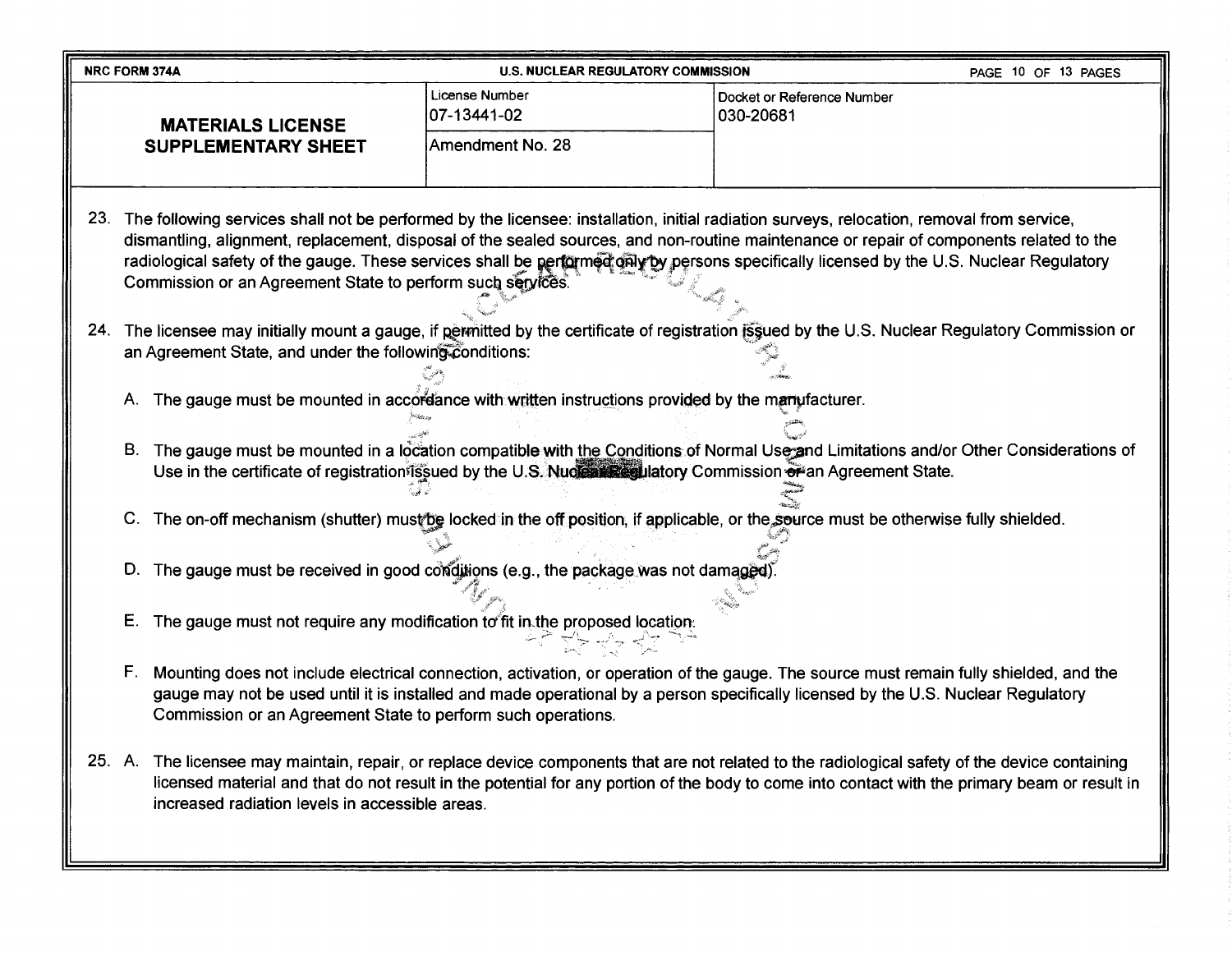|     | <b>NRC FORM 374A</b>                                                                                                                                                                                                                                                                                                                                                                                                                                                                                    | <b>U.S. NUCLEAR REGULATORY COMMISSION</b> |                                         | PAGE 11 OF 13 PAGES |  |  |  |  |
|-----|---------------------------------------------------------------------------------------------------------------------------------------------------------------------------------------------------------------------------------------------------------------------------------------------------------------------------------------------------------------------------------------------------------------------------------------------------------------------------------------------------------|-------------------------------------------|-----------------------------------------|---------------------|--|--|--|--|
|     | <b>MATERIALS LICENSE</b>                                                                                                                                                                                                                                                                                                                                                                                                                                                                                | License Number<br>07-13441-02             | Docket or Reference Number<br>030-20681 |                     |  |  |  |  |
|     | <b>SUPPLEMENTARY SHEET</b>                                                                                                                                                                                                                                                                                                                                                                                                                                                                              | Amendment No. 28                          |                                         |                     |  |  |  |  |
|     | B. The licensee may not maintain, repair, or replace any of the following device components: the sealed source, the source holder, source<br>drive mechanism, on-off mechanism (shutter), shutter control, shielding, or any other component related to the radiological safety of the<br>device, except as provided otherwise by specific condition of this license.                                                                                                                                   |                                           |                                         |                     |  |  |  |  |
|     | 26. Prior to initial use and after installation, relocation, dismantling, alignment, or any other activity involving the source or removal of the<br>shielding, the licensee shall assure that a radiological survey is performed to determine radiation levels in accessible areas around, above,<br>and below the gauge with the shutter open. This survey shall be performed only by persons authorized to perform such services by the U.S.<br>Nuclear Regulatory Commission or an Agreement State. |                                           |                                         |                     |  |  |  |  |
|     | 27. The licensee shall operate each device containing licensed material within the manufacture s specified temperature and environmental<br>limits such that the shielding and shutter mechanism of the source holder are not compromised.                                                                                                                                                                                                                                                              |                                           |                                         |                     |  |  |  |  |
|     | 28. The licensee shall assure that the shutter mechanism of each device containing licensed material is locked in the closed position during<br>periods when a portion of an individual's body may be subject to the direct radiation beam. The licensee shall review and modify, as<br>appropriate, it's "lock-out" procedures whenever a new device is obtained to incorporate the device manufacturer's recommendations.                                                                             |                                           |                                         |                     |  |  |  |  |
|     | 29. Each portable nuclear gauge shall have a lock of outer locked container designed to prevent unauthorized or accidental removal of the<br>sealed source from its shielded position. The gatige or its container must be locked when in transport or storage, or when not under the<br>direct surveillance of an authorized user.                                                                                                                                                                     | 주차주수 소                                    |                                         |                     |  |  |  |  |
|     | 30. Any cleaning, maintenance, or repair of the gauge(s) that requires detaching the source or source rod from the gauge shall be performed<br>only by the manufacturer or by other persons specifically licensed by the U.S. Nuclear Regulatory Commission or an Agreement State to<br>perform such services.                                                                                                                                                                                          |                                           |                                         |                     |  |  |  |  |
| 31. | The licensee is authorized to hold radioactive material with a physical half-life of less than or equal to 120 days for decay-in-storage before<br>disposal in ordinary trash provided:                                                                                                                                                                                                                                                                                                                 |                                           |                                         |                     |  |  |  |  |

١Ľ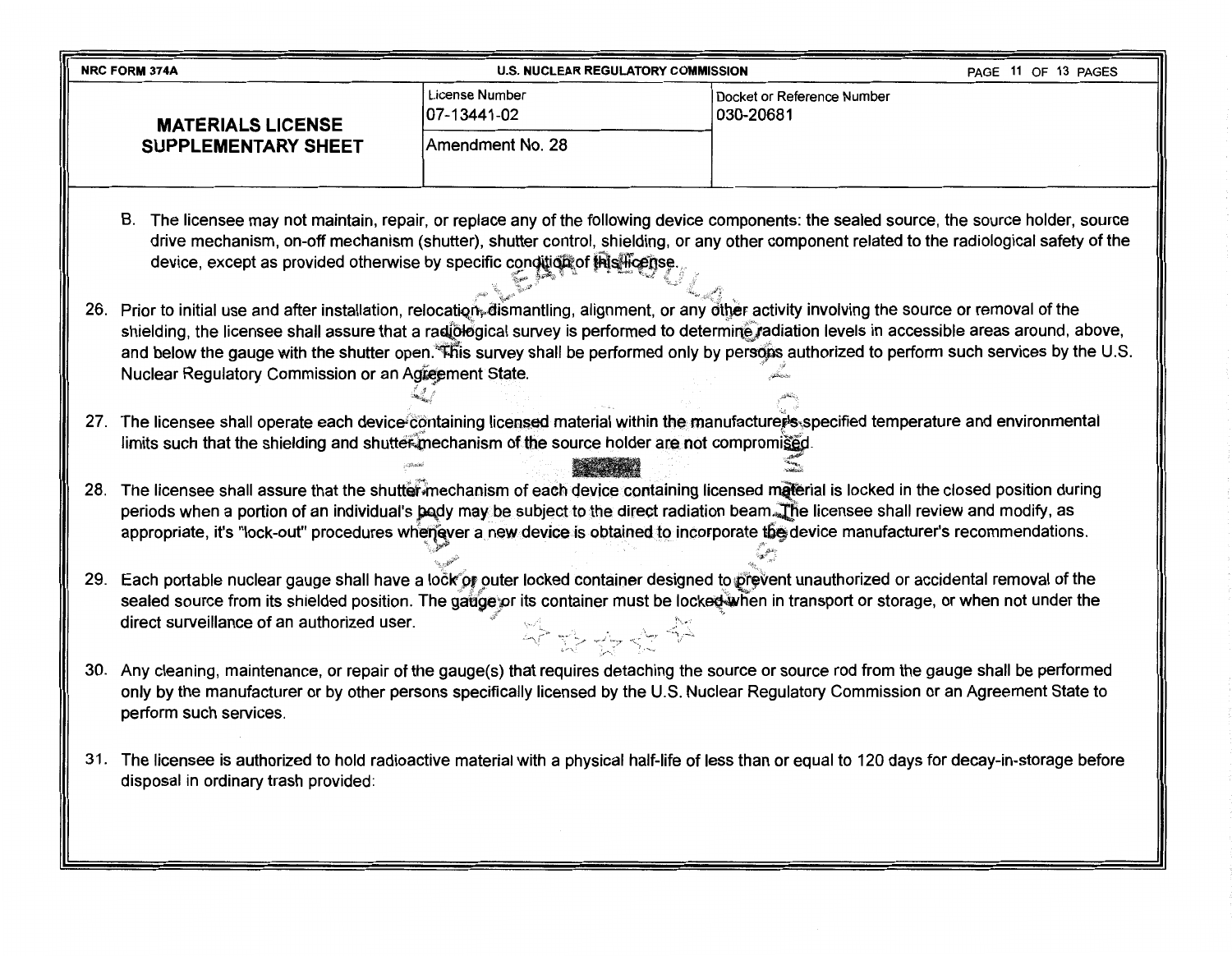| <b>NRC FORM 374A</b>                                                                                                                                                                                                                                                                                                                                                                                                                                                                                                                                                                                                                                                                                                                                               | <b>U.S. NUCLEAR REGULATORY COMMISSION</b>                                                                                                                                                                                                                                 |                                         | PAGE 12 OF 13 PAGES |  |  |  |
|--------------------------------------------------------------------------------------------------------------------------------------------------------------------------------------------------------------------------------------------------------------------------------------------------------------------------------------------------------------------------------------------------------------------------------------------------------------------------------------------------------------------------------------------------------------------------------------------------------------------------------------------------------------------------------------------------------------------------------------------------------------------|---------------------------------------------------------------------------------------------------------------------------------------------------------------------------------------------------------------------------------------------------------------------------|-----------------------------------------|---------------------|--|--|--|
| <b>MATERIALS LICENSE</b>                                                                                                                                                                                                                                                                                                                                                                                                                                                                                                                                                                                                                                                                                                                                           | License Number<br>07-13441-02                                                                                                                                                                                                                                             | Docket or Reference Number<br>030-20681 |                     |  |  |  |
| <b>SUPPLEMENTARY SHEET</b>                                                                                                                                                                                                                                                                                                                                                                                                                                                                                                                                                                                                                                                                                                                                         | Amendment No. 28                                                                                                                                                                                                                                                          |                                         |                     |  |  |  |
| A. Before disposal as ordinary trash, the waste shall be surveyed at the container surface with the appropriate survey instrument set on its<br>most sensitive scale and with no interposed shielding to determine that its radioactivity cannot be distinguished from background. All<br>radiation labels shall be removed or obliterated, except for radiation tabels on materials that are within containers and that will be<br>managed as biomedical waste after they have been released from the licensee.                                                                                                                                                                                                                                                   |                                                                                                                                                                                                                                                                           |                                         |                     |  |  |  |
| B. A record of each such disposal permitted bader this license condition shall be retained for 3 years. The record must include the date of<br>the disposal.                                                                                                                                                                                                                                                                                                                                                                                                                                                                                                                                                                                                       | disposal, the date on which the byproduct material was placed in storage, the radionuclides disposed, the survey instrument used, the<br>background dose rate, the dose rate measured at the surface of each waste container and the name of the individual who performed |                                         |                     |  |  |  |
| 32. Pursuant to 10 CFR 20.1302(c) and 10 QFR 20.2002, the licensee is authorized to dispose of licensed material by incineration provided the<br>gaseous effluent from incineration does not exceed the limits syparited for air of Table II, in Appendix B of 10 CFR Part 20.                                                                                                                                                                                                                                                                                                                                                                                                                                                                                     |                                                                                                                                                                                                                                                                           |                                         |                     |  |  |  |
| 33. Pursuant to 10 CFR 20.2002, the licensee may dispose of incinerator ash containing radioactive materials with Atomic Nos. 1 through 83,<br>except as identified below, as ordinary waste in a landfill, provided that the concentration of radionuclides (in microcuries per gram of ash) at<br>the time of disposal are no greater than the values of Table II, Column 2 in Appendix B of 40 CFR Part 20. For hydrogen-3, carbon-14,<br>aluminum-26, chlorine-36, silver-108m, nioblugn-94, iodine-129, technetium-99, and thallium-204, the concentration can be no greater than<br>one-tenth of the value of Table II, Column 2 in Appendix B of 10 CFR Part 20. If more than one radionuclide is present in the ash, the sum of<br>fractions rule applies. |                                                                                                                                                                                                                                                                           |                                         |                     |  |  |  |
| 34. Notwithstanding 10 CFR 20.2001, the licensee may dispose of hydrogen-3 and carbon-14 in plant and soil material as normal waste, if the<br>plant and soil material contains less than 0.002 microcurie per gram averaged over the weight of the plant and soil material, and the quantity<br>per disposal does not exceed 100 microcuries for hydrogen-3 and 10 microcuries for carbon-14.                                                                                                                                                                                                                                                                                                                                                                     |                                                                                                                                                                                                                                                                           |                                         |                     |  |  |  |
| 35. Notwithstanding the requirements of License Condition 36, the licensee is authorized to make program changes and changes to procedures<br>specifically identified in the condition, which were previously approved by the U.S. Nuclear Regulatory Commission and incorporated into the<br>license without prior Commission approval as long as:                                                                                                                                                                                                                                                                                                                                                                                                                |                                                                                                                                                                                                                                                                           |                                         |                     |  |  |  |